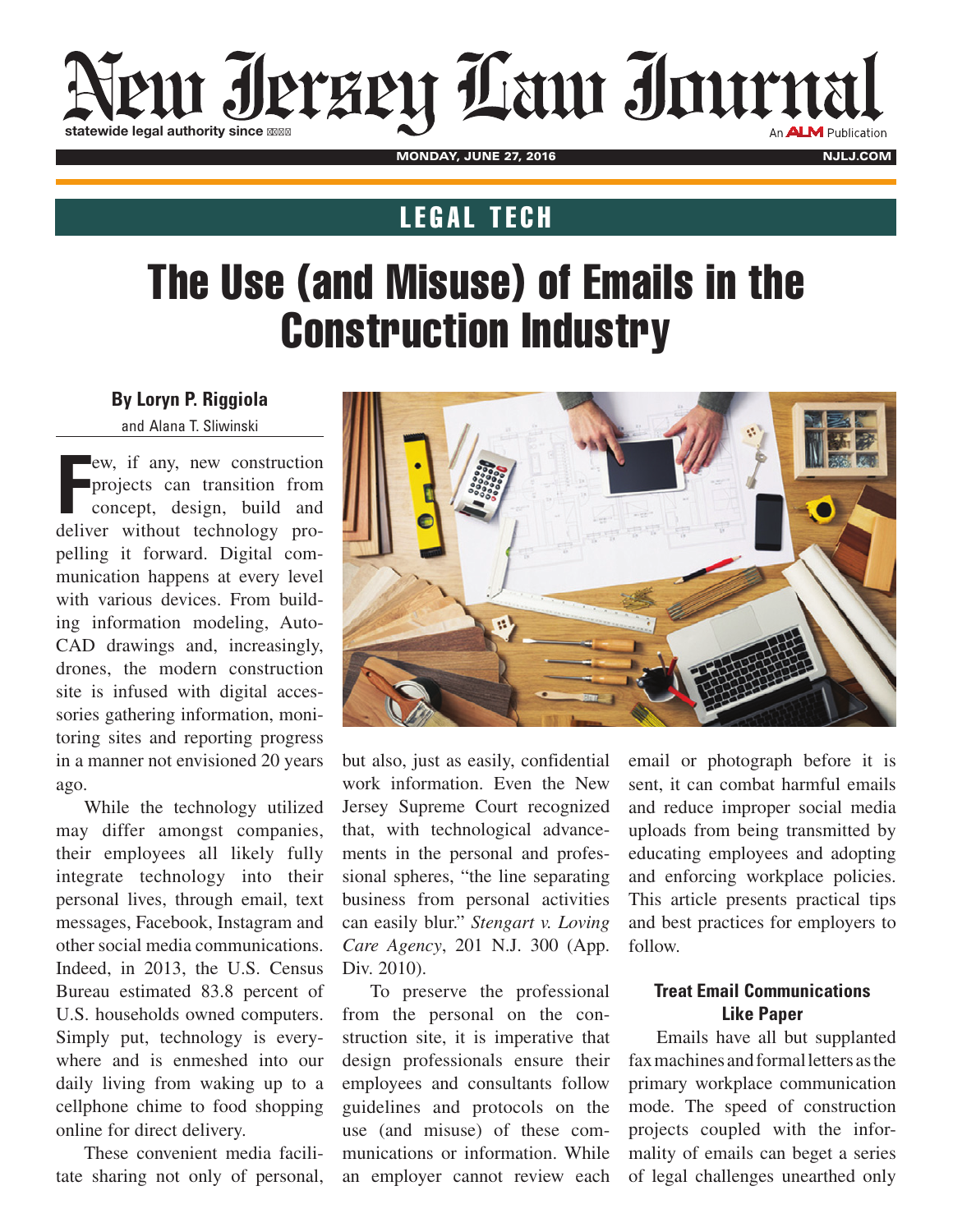after a dispute arises. For example, it is not uncommon for construction projects to commence without a formal contract and instead the parties agree through terms outlined in emails, purchase orders or verbal understandings. Oncein the field, emails capture daily site changes and interactions between trades, and can identify potential defects. The ability to enforce an informal contract or establish cause for delay may rest upon the quality of the email, i.e., whether it is precise and unambiguous.

Employers must train employees to treat emails as like formal letters that include salient terms, are error free, unmistakable to the reader, and include a reservation of rights where appropriate. This avoids a trier of fact misinterpreting the email. A clear email could be the deciding factor granting a dispositive motion or finding that a question of fact exists to prolong the litigation and forcing more legal fees.

#### **Emails Are Discoverable and Will Be Requested**

All project personnel must understand that their emails are subject to disclosure in both state and federal actions. Indeed, New Jersey R.4:18-1 and the FRCP 34 specifically contemplates disclosing "electronically stored information" (ESI) as accessible by an opponent, unless otherwise exempt. Therefore, all internal and external project communications are ripe for release absent an exception. In practice, construction project emails frequently include personal information, inflammatory comments about others and criticisms of the employer. Employees must be made



**LoRyn P. RiggioLA** Loryn P. Riggiola Partner Partner Zetllin & De Chiara Zetlin & De Chiara LLP

aware that these communications are likely not private, which is further reason to treat all emails like formal correspondence.

#### **Emails Exchanged Today, Last Forever**

Aware that emails are ripe for discovery, employers must combat an individual user's false assumption that deleting a message from one's inbox actually destroys it. The misconception that deleted emails are irretrievable causes employees to draft informal emails they incorrectly presume will never again been seen. As any litigator knows, rarely are emails actually gone. Most companies link email accounts to automatically backup to a server. Messages can be retrieved, also, on local hard drives in files accessible by information technology specialists, and forensic experts. *See, e.g. Steingart*, 201 N.J. at 325. It is imperative to start projects with an established communication protocol, and certainly after a claim arises, to remind employees that all messages must be preserved and produced.

#### **Preserving the Attorney-Client Privilege**

The speed of telecommunications lends itself to errors. And, at the push of the button, an employee can expose a company's attorney-client communications by adding an improper recipient. The attorney-client privilege applies to communications from a client to an attorney seeking legal advice and made in confidence. *Seacoast Builders Corp. v. Rutgers*, 358 N.J. Super. 524 (App. Div. 2003). The company owns the privilege, but it is effectuated through the corporate representatives, including officers and employees. *Macey v. Rollins Envtl. Services (N.J.)*, 179 N.J. Super. 535, 540 (App. Div. 1981).

*• Consultants, Independent Contractors and the Attorney-Client Privilege.* Preserving and protecting the attorney-client privilege on a construction site is complicated by the presence of consultants and independent contractors. The privilege applies unquestionably to a client communicating for the purpose of obtaining legal advice. A concern arises when emails involve the client, its consultants or independent contractors and counsel, as any privilege invoked could be subject to a challenge. *See, e.g., D&D Assoc. v. Bd. of Educ. of North Plainfield*, 2011 WL 1871110 (D.N.J. 2011). Within *D&D Assoc.*, emails between the owner, its counsel and consultants (general contractor and architect) were identified on a privilege log and challenged by waiver due to the presence of a third party, i.e., the consultants. The court preserved the privilege because the contractor and architect were contracted as the owner's representatives and